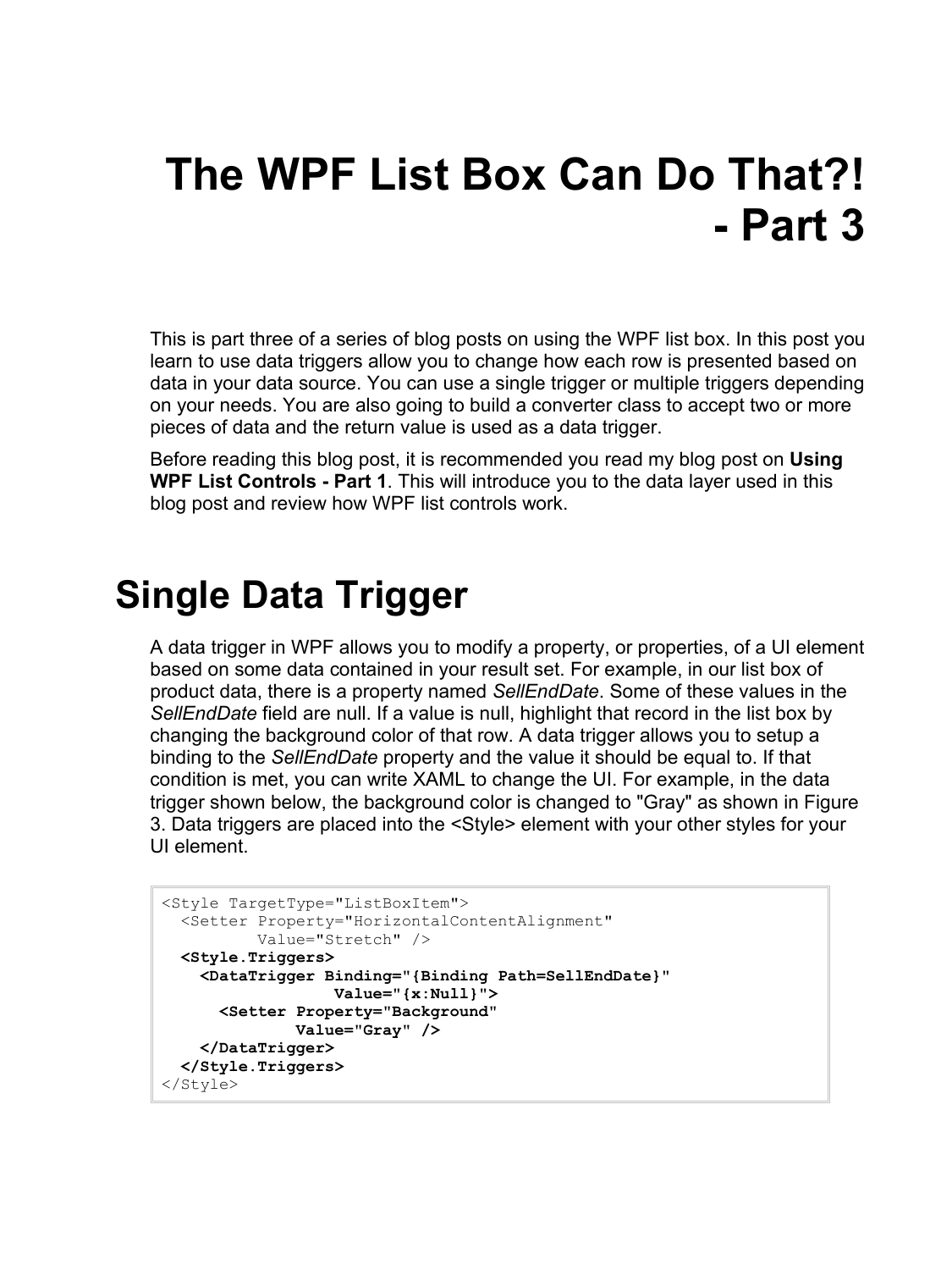| Product Number: HL-U509                | Color: Black<br>Size:<br>Weight: |
|----------------------------------------|----------------------------------|
| Cost: \$13.09                          |                                  |
| Price: \$34.99<br>Sell Start: 7/1/2001 |                                  |
|                                        |                                  |
|                                        | Sell End:                        |
| Category ID: 35                        |                                  |
| Mountain Bike Socks, M                 | No Image<br>Available            |
| Product Number: SO-B909-M              | Color: White                     |
| Cost: \$3.40                           | Size: M                          |
| Price: \$9.50                          | Weight:                          |
| Sell Start: 7/1/2001                   | Sell End: 6/30/2002              |

<span id="page-1-0"></span>Figure 1: Change the background color based on data

# **Multiple Data Triggers**

You are not limited to just a single data trigger; you may add as many triggers as you want. The more triggers you add, however, the slower your list box might display. In the code snippet below, you can see that an additional trigger has been added that checks for the *ProductCategoryID* to be the value "18". If that value occurs in the result set, then the background color of that row turns to the color turquoise as shown in [Figure 4.](#page-2-0)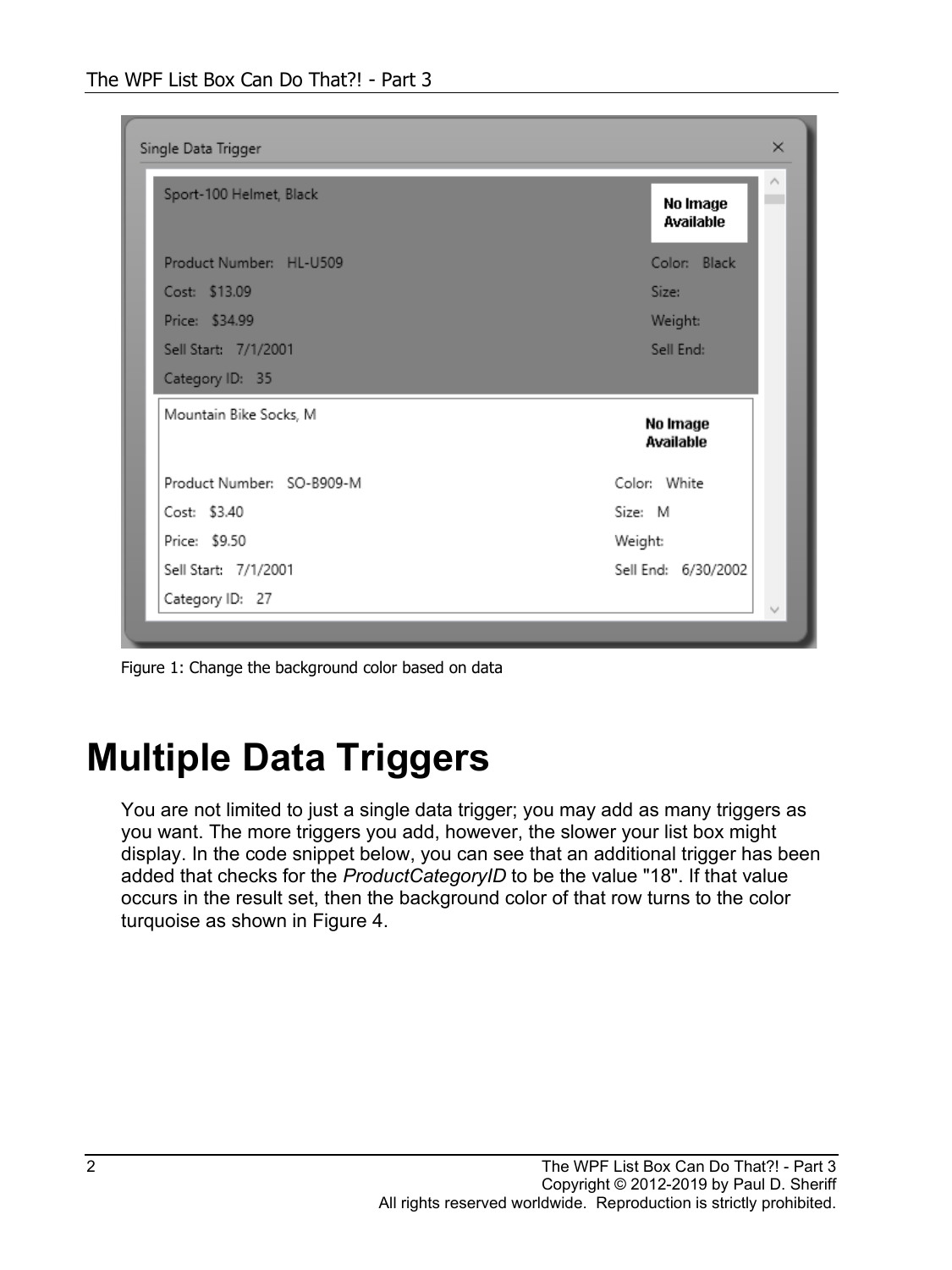```
<Style TargetType="ListBoxItem">
  <Setter Property="HorizontalContentAlignment"
           Value="Stretch" />
   <Style.Triggers>
     <DataTrigger Binding="{Binding Path=SellEndDate}"
                   Value="{x:Null}">
       <Setter Property="Background"
               Value="Gray" />
     </DataTrigger>
     <DataTrigger Binding="{Binding Path=ProductCategoryID}"
                   Value="18">
       <Setter Property="Background"
               Value="Turquoise" />
     </DataTrigger>
   </Style.Triggers>
</Style>
```


<span id="page-2-0"></span>Figure 2: Add multiple triggers to change background color based on multiple data values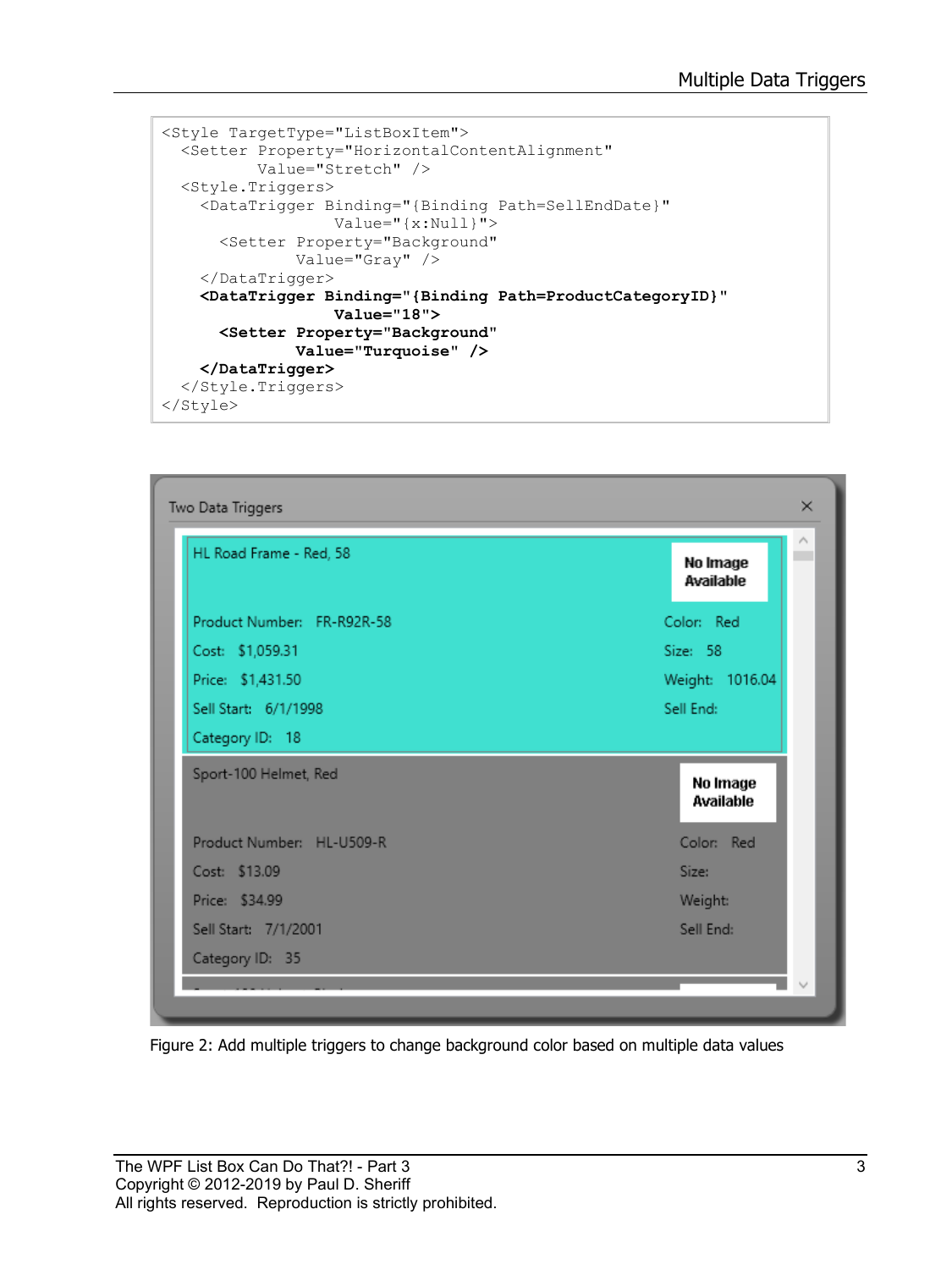# **Multiple Pieces of Data as a Trigger**

Sometimes you may need to perform calculations on the data to figure out whether to apply a data trigger. For example, turn the background color to gray of those rows whose profit margin is greater than a certain value. To perform this calculation, you need three pieces of information; the cost of the product, the price of the product, and the profit margin to be greater than. In the Product class there are two properties *StandardCost* and *ListPrice*, but there is no property for *ProfitMarginGreaterThan*. Since you can't perform calculations in XAML, you need to create a class to calculate the profit.

If you have the source code to the Product class, you can add a new property and perform the calculation there. However, if you don't, create a multi-binding converter class. A multi-binding converter class named ProfitMarginGreaterThanConverter is shown in the listing below.

```
public class ProfitMarginGreaterThanConverter : IMultiValueConverter
{
  public object Convert(object[] values, Type targetType,
    object parameter, CultureInfo culture) { 
   decimal ret = 0;
    decimal cost = 0;
     decimal price = 0;
     decimal margin = 50;
    if (values. Count () > 1) {
       // First parameter is cost
       cost = System.Convert.ToDecimal(values[0]);
       // Second parameter is price
       price = System.Convert.ToDecimal(values[1]);
       if (parameter != null) {
         // parameter is value to be greater than
         margin = System.Convert.ToDecimal(parameter);
 }
       // Calculate the profit margin
       ret = Math.Round(((price - cost) / cost), 1);
 }
     return (ret * 100) > margin;
   }
  public object[] ConvertBack(object value, Type[] targetTypes, 
object parameter, CultureInfo culture) {
    throw new NotImplementedException();
   }
}
```
The difference between a multi-binding converter and a normal converter class is this class implements the IMultiValueConverter interface. The Convert() method accepts an array of object values instead of just a single value that a normal converter class accepts.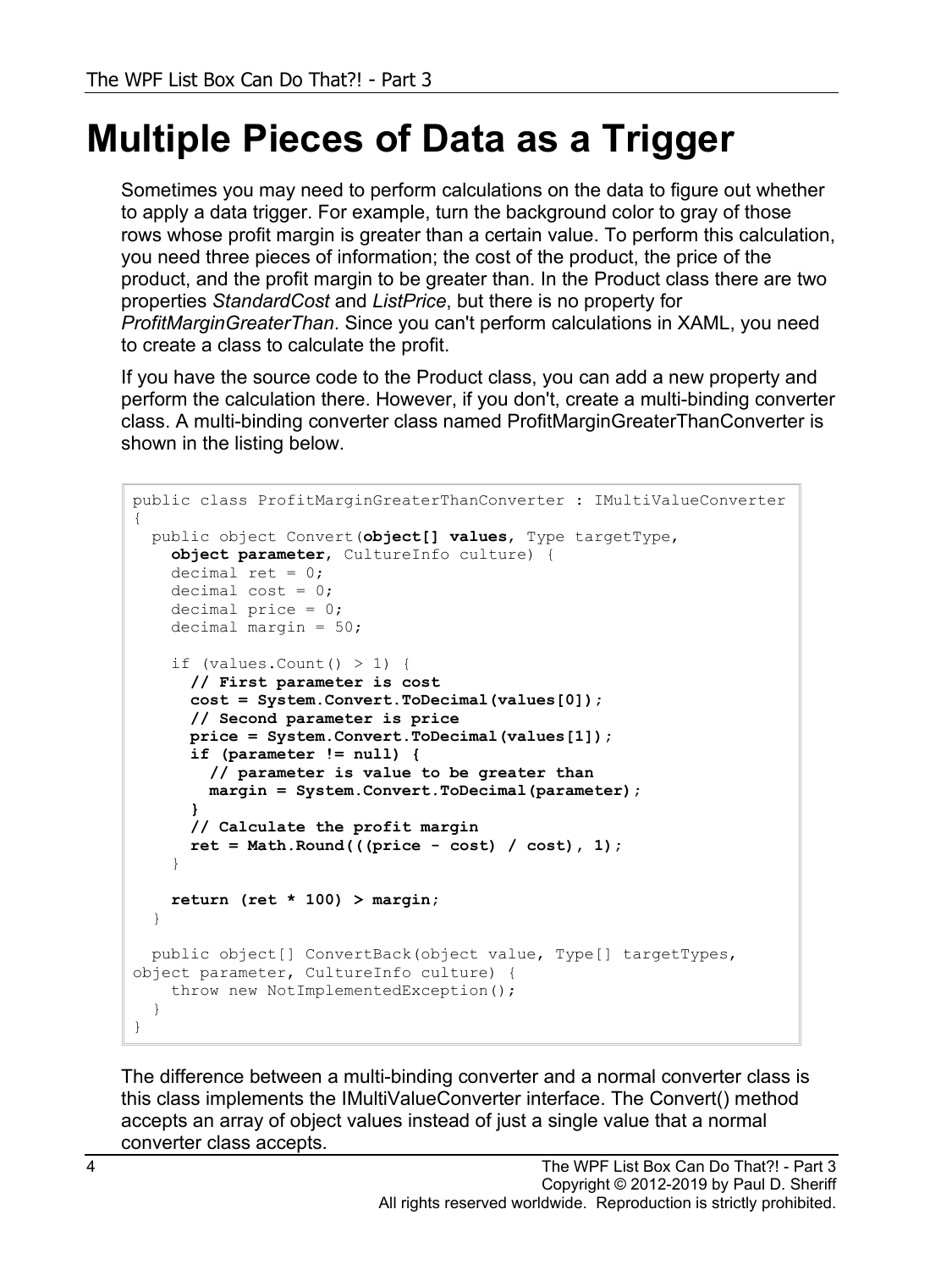Within the code, you read the *values[]* array to get the values passed in. These values are passed positionally, so you need good documentation on the usage of this class. This class reads the cost from the first array element, then the list price from the second element. The *parameter* argument is the value for the profit margin to be greater than. With these three pieces of information you can determine if the profit margin is greater than the value passed to this class and return a true or a false value.

To use this class, create an instance of this class in the <UserControl.Resources> section in your user control. Assign a unique *Key* value to this instance as shown in the code below.

```
<UserControl.Resources>
  <local:ProfitMarginGreaterThanConverter
     x:Key="profitMarginGTConverter" />
</UserControl.Resources>
```
Defining a multi-binding data trigger is different from a single value data trigger as you can see in the following XAML code.

```
<Style TargetType="ListBoxItem">
  <Setter Property="HorizontalContentAlignment"
           Value="Stretch" />
  <Style.Triggers>
     <DataTrigger Value="True">
       <DataTrigger.Binding>
         <MultiBinding
           Converter="{StaticResource profitMarginGTConverter}"
                       ConverterParameter="60">
           <Binding Path="StandardCost" />
           <Binding Path="ListPrice" />
         </MultiBinding>
       </DataTrigger.Binding>
       <Setter Property="Background"
               Value="Gray" />
    </DataTrigger>
   </Style.Triggers>
</Style>
```
In the <DataTrigger> element you set the attribute *Value* to the value you expect to be returned from the multi-binding converter class. In this case a "True" value is supposed to be returned for this trigger to be applied. Use the <DataTrigger.Binding> element to specify you are going to be using a <MultiBinding>. Within the <MultiBinding> element, set the attribute *Converter* to the static resource you previously created. Set the *ConverterParameter* equal to the value you wish the profit margin to be greater than. In this case, that value is "60".

Next, you use as many <Binding> elements as you need. The *Path* attribute of each of these is set to the property to read in the data source. Each of these values is passed to the *values[]* array in the converter class. If the value returned from the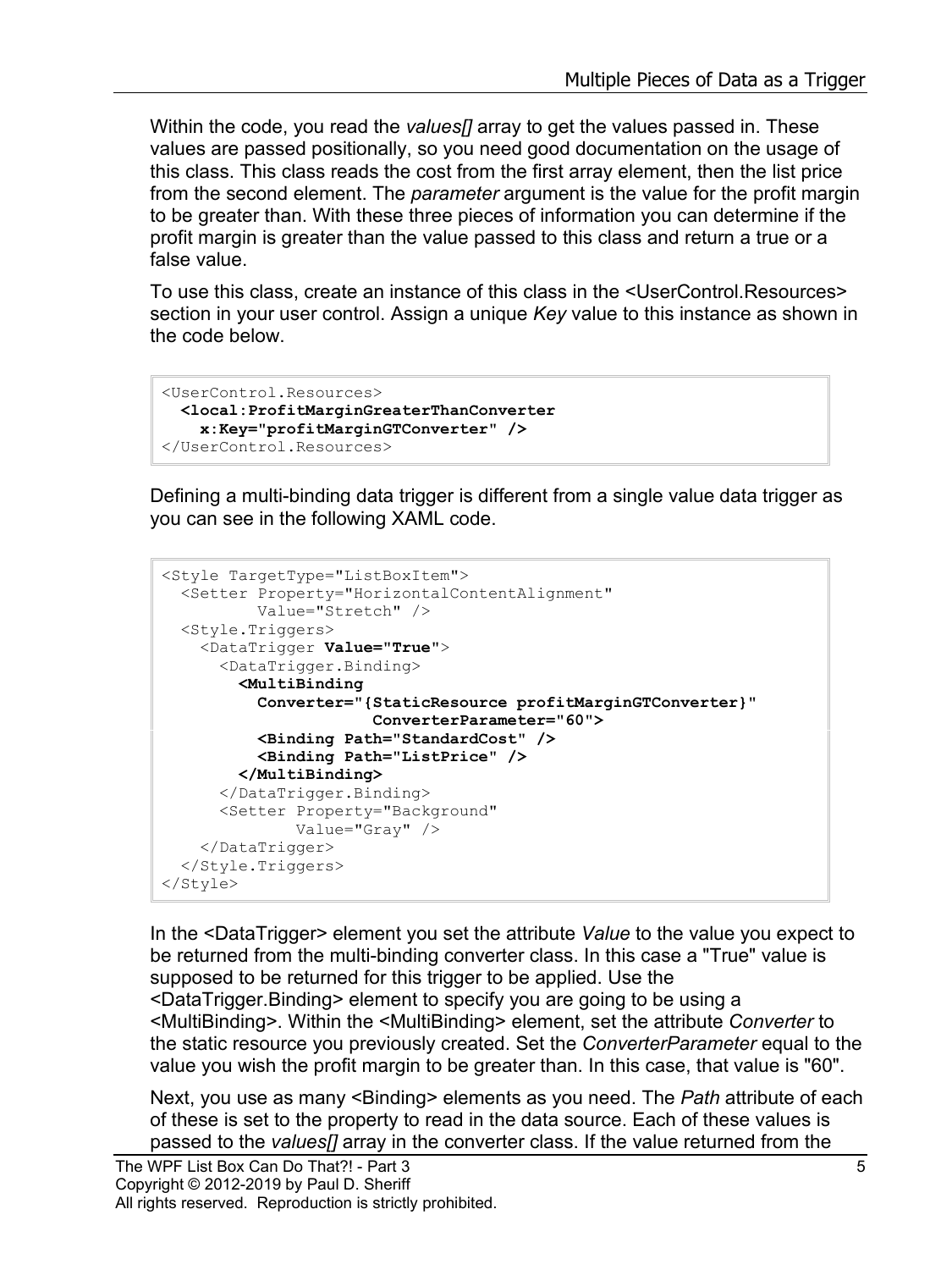converter class matches the "True" value specified, then the background color of the row is turned to a Gray color as shown in [Figure 5.](#page-5-0)

| Sport-100 Helmet, Blue    | No Image<br><b>Available</b> |
|---------------------------|------------------------------|
| Product Number: HL-U509-B | Color: Blue                  |
| Cost: \$13.09             | Size:                        |
| Price: \$34.99            | Weight:                      |
| Sell Start: 7/1/2001      | Sell End:                    |
| Category ID: 35           |                              |
| Profit Margin: 170.00%    |                              |
| AWC Logo Cap              | No Image<br>Available        |
| Product Number: CA-1098   | Color: Multi                 |
| Cost: \$6.92              | Size:                        |
| Price: \$8.99             | Weight:                      |
|                           | Sell End:                    |
| Sell Start: 7/1/2001      |                              |

<span id="page-5-0"></span>Figure 3: Pass in multiple data values and get back a single value to display.

# **Summary**

In this blog post you learned to use a data trigger to modify the look and feel of certain rows based on data from your Product class. You may create one or more data triggers and each one can modify the look of each row differently. A multibinding converter class is used if you need to perform calculations on multiple pieces of data and use the value returned to modify the look of each row.